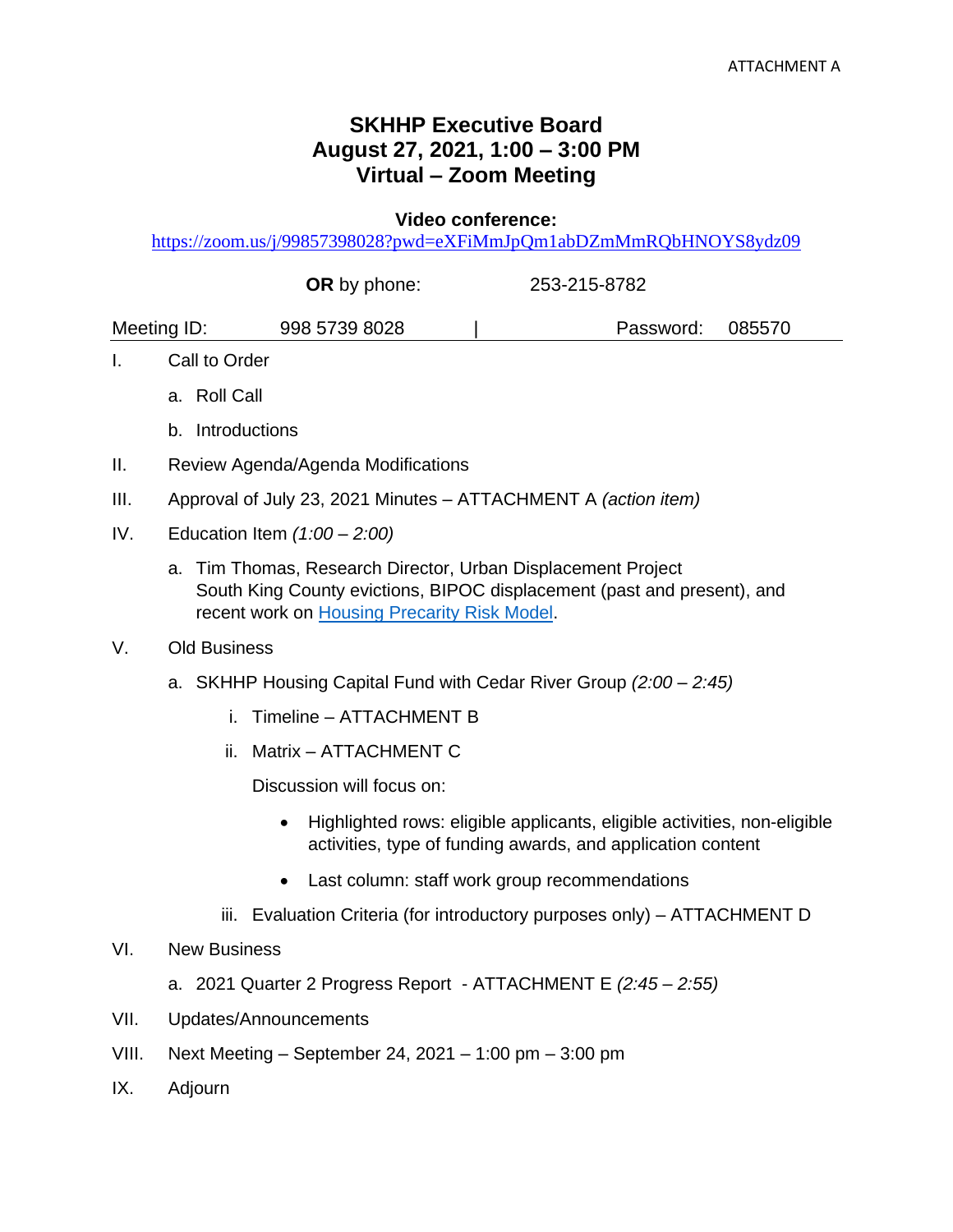# **SKKHP Capital Fund Timeline**

**Version 3 August 11, 2021**

|                                                  | <b>January</b>                                                  | <b>February</b>                 | <b>March</b>                                                    | <b>April</b>                                                             | <b>May</b>                                                                             | <b>June</b>       | <b>July</b>                                                                  | <b>August</b>                     | <b>September</b>                                    | <b>October</b>                                                 | <b>November</b>                                            | <b>December</b>                                                                | Jan - Apr                                                        |
|--------------------------------------------------|-----------------------------------------------------------------|---------------------------------|-----------------------------------------------------------------|--------------------------------------------------------------------------|----------------------------------------------------------------------------------------|-------------------|------------------------------------------------------------------------------|-----------------------------------|-----------------------------------------------------|----------------------------------------------------------------|------------------------------------------------------------|--------------------------------------------------------------------------------|------------------------------------------------------------------|
| <b>Applicant</b>                                 |                                                                 |                                 |                                                                 |                                                                          | Provide intent to<br>apply statements                                                  |                   | Pre-application<br>materials and<br>meeting                                  | Conversations<br>with SKHHP staff | Applications due                                    |                                                                |                                                            | [Late Dec] Notified<br>of outcome                                              |                                                                  |
| <b>SKHHP</b><br><b>Staff</b>                     | Confirm available<br>funds from cities                          | Confirm total<br>other revenues | Meet with<br>potential<br>applicants                            | Meet with<br>potential<br>applicants                                     | Meet with<br>potential<br>applicants                                                   | <b>Issue NOFA</b> | Coordinate pre-<br>application with<br>County                                | Conversations<br>with developers  | Receive<br>applications                             | Meet with cities                                               |                                                            |                                                                                | Announce final<br>funding<br>allocations (after<br>City actions) |
| <b>SKHHP</b><br><b>Advisory</b><br><b>Board</b>  |                                                                 |                                 | Receive report on<br>available funds                            | Review draft and<br>recommend<br>funding<br>guidelines and<br>priorities | Informed about<br>applicants that<br>intend to apply                                   |                   | Informed about<br>pre-applications                                           |                                   | Notified about<br>applicants                        | Receive & begin<br>reviewing<br>applications                   | Meetings to make<br>draft<br>recommendations               |                                                                                |                                                                  |
| <b>SKHHP</b><br>501(c)(3)<br>board               |                                                                 |                                 |                                                                 |                                                                          | Informed about<br>applicants that<br>intend to apply                                   |                   | Informed about<br>pre-applications                                           |                                   | Notified about<br>applicants                        |                                                                | [Late] Review<br>draft<br>recommendations<br>for alignment |                                                                                |                                                                  |
| <b>SKHHP</b><br><b>Executive</b><br><b>Board</b> |                                                                 |                                 | Receive report on<br>available funds                            |                                                                          | Informed about<br>applicants that<br>intend to apply<br>Set guidelines &<br>priorities |                   | Informed about<br>pre-applications                                           |                                   | Notified about<br>applicants & any<br>service needs |                                                                |                                                            | Announce final<br>recommendations<br>on project funding                        |                                                                  |
| <b>Funders</b><br><b>Group</b>                   | Coordination<br>among funders<br>group members<br>is year-round |                                 | Coordination<br>among funders<br>group members<br>is year-round |                                                                          | Coordination<br>among funders<br>group members<br>is year-round                        |                   | Combined<br>Application<br>released                                          |                                   |                                                     | Meeting about<br>project funding<br>decisions among<br>funders |                                                            | <b>Funding decisions</b><br>announced by<br>members of<br><b>Funders Group</b> |                                                                  |
| <b>Member</b><br><b>Cities</b>                   |                                                                 |                                 |                                                                 |                                                                          |                                                                                        |                   | Informed about<br>pre-applications<br>(for cities where<br>projects located) |                                   | <b>Notified about</b><br>applicants                 | Meet with<br><b>SKHHP staff</b>                                |                                                            |                                                                                | Contributing city<br>councils approve<br>projects                |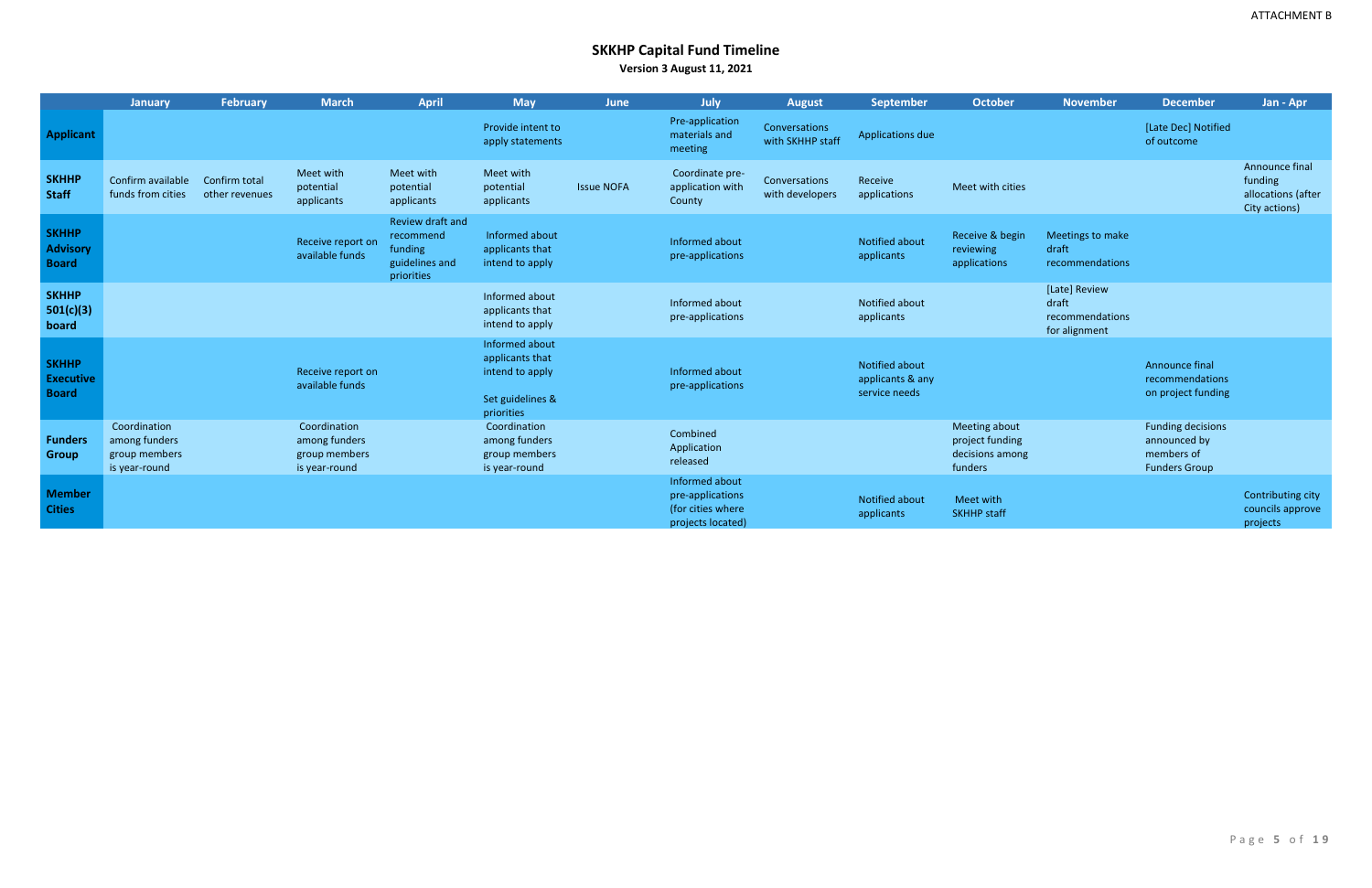### **DRAFT SKHHP Capital Fund Structure, Policies and Guidelines August 11, 2021**

August 27, 2021 SKHHP Executive Board meeting discussion will focus on the following areas of the matrix:

- Highlighted rows: Eligible applicants, eligible activities, non-eligible activities, types of funding awards, and application content
- Last column: staff work group recommendations and comments

| <b>Stage</b>                                               | <b>ILA Guidance</b>                                                                                                                                                            | <b>ARCH Process/Approach</b>                                                                                                                                                                                                                                                                                                                                                                                                                            | <b>501c3 Requirements</b>                                                                                                                                                                                                                                                                             | <b>Previous Board Discussion or</b>                                                                                                                                                                                                                                                                                                                                                       | <b>Staff Work Group Recommendations and Comments</b>                                                                                                                                                                                                                                                                                                                                                                                                                                                                                                            |
|------------------------------------------------------------|--------------------------------------------------------------------------------------------------------------------------------------------------------------------------------|---------------------------------------------------------------------------------------------------------------------------------------------------------------------------------------------------------------------------------------------------------------------------------------------------------------------------------------------------------------------------------------------------------------------------------------------------------|-------------------------------------------------------------------------------------------------------------------------------------------------------------------------------------------------------------------------------------------------------------------------------------------------------|-------------------------------------------------------------------------------------------------------------------------------------------------------------------------------------------------------------------------------------------------------------------------------------------------------------------------------------------------------------------------------------------|-----------------------------------------------------------------------------------------------------------------------------------------------------------------------------------------------------------------------------------------------------------------------------------------------------------------------------------------------------------------------------------------------------------------------------------------------------------------------------------------------------------------------------------------------------------------|
|                                                            |                                                                                                                                                                                |                                                                                                                                                                                                                                                                                                                                                                                                                                                         |                                                                                                                                                                                                                                                                                                       | <b>Member Comments</b>                                                                                                                                                                                                                                                                                                                                                                    |                                                                                                                                                                                                                                                                                                                                                                                                                                                                                                                                                                 |
| <b>Application</b><br>Process-<br>Frequency and<br>timing? | N/A                                                                                                                                                                            | Competitive application process at<br>least once per year, in coordination<br>with Commerce, County and WSHFC.<br>ARCH may elect to accept<br>applications "out of cycle" for<br>preservation projects or opportunity<br>acquisitions.<br>Applications available online. Staff<br>participates in a statewide work<br>group each year to update the<br>application forms based on evolving<br>funder priorities.                                        | There will be some<br>complexity in getting<br>two rounds of review<br>and approval from the<br>two boards. Not a legal<br>issue; an administrative<br>issue. An agreement<br>could spell out<br>circumstances when<br>there could be off-cycle<br>review and approval for<br>emerging opportunities. | Not more than once per<br>year initially. Wait until<br>capital fund builds before<br>having more than one<br>funding round.                                                                                                                                                                                                                                                              | Initially structure the capital fund to have one<br>$\bullet$<br>funding round per year. That is consistent with<br>most other funders.<br>In future years, as experience with the fund grows,<br>leave open the possibility that an additional round<br>of funding could be considered - particularly to<br>respond to emerging opportunities.<br>Sync up timing of SKHHP application process with<br>$\bullet$<br>Funders Group.<br>Include both a Letter of Intent and Pre-Application<br>Process<br>See attached timeline for process schedule<br>$\bullet$ |
| <b>Funding</b><br><b>Priorities and</b><br><b>Targets</b>  | 1.d. affordable housing<br>projects and programs<br>5.d. (4) Executive Board<br>will have the power to<br>establish policies for the<br>expenditure of SKHHP<br>budgeted items | Use of Trust Fund to meet long term<br>targets<br>Population<br>Target<br>56%<br>Family<br>19%<br>Senior<br>13%<br>Homeless<br><b>Special Needs</b><br>12%<br>Housing that meets the needs of low-<br>income households earning up to<br>50% of median income. In special<br>circumstances (for example, to<br>promote affordable homeownership<br>or to leverage another program's<br>funding such as 4% Low Income<br>Housing Tax Credits), moderate- | The 501c3 will have to<br>spend $$$ that is<br>consistent with a<br>"charitable purpose".<br>Must be consistent with<br>language in c3 bylaws<br>about purpose. Purpose<br>is broad.<br>There is no definition<br>under tax code or what<br>"low-income" means.                                       | There should be flexibility in<br>how funds are used<br>Base use of funds on most<br>pressing needs, and<br>consider where there are<br>gaps<br>Use to create and foster<br>relationships with funders,<br>builders, cities<br>It must be based on<br>outcomes - units created or<br>preserved (several mentions<br>of preservation)<br>Serve as bridge funds - may<br>be "last money in" | Make sure SKHHP priorities are consistent with<br>restrictions and requirements of other funding<br>sources that are likely to be used by developers.<br>The priorities and targets should be based, in part,<br>on a gap analysis. That analysis should be revisited<br>every couple of years to make sure that SKHHP<br>priorities are meeting current needs.<br>Comments<br>The Advisory Board and Executive Board will need<br>to have discussions about target income levels.                                                                              |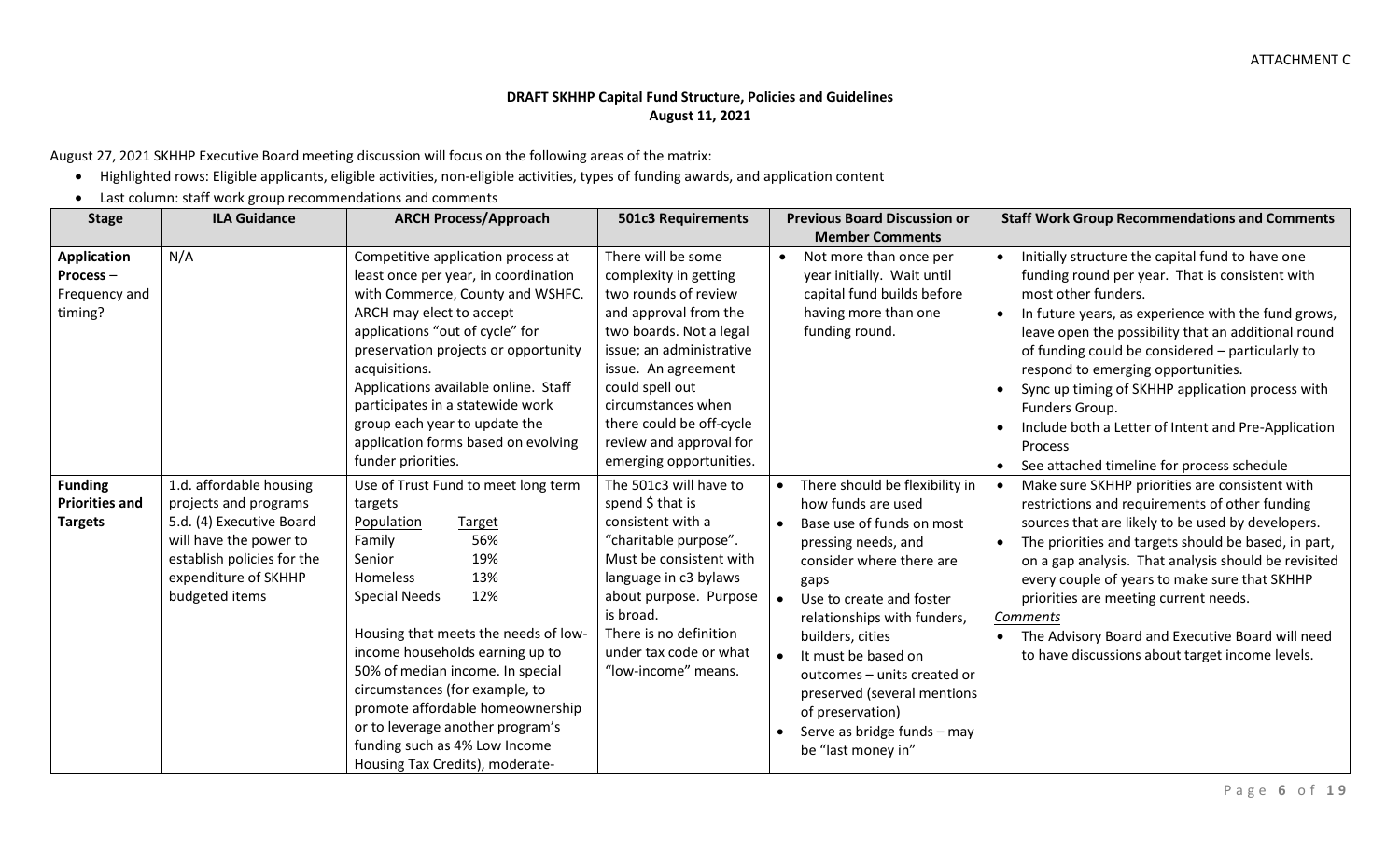| <b>Stage</b>                  | <b>ILA Guidance</b> | <b>ARCH Process/Approach</b>                                                                                                                                                                                                                                                                                                                                                                                                                         | <b>501c3 Requirements</b>                                                                                                                                                                                                                                                                                                      | <b>Previous Board Discussion or</b>                                                                                                                                        | <b>Staff Work Group Recommendations and Comments</b>                                                                                                                                                                                                                                                                                                                                                                           |
|-------------------------------|---------------------|------------------------------------------------------------------------------------------------------------------------------------------------------------------------------------------------------------------------------------------------------------------------------------------------------------------------------------------------------------------------------------------------------------------------------------------------------|--------------------------------------------------------------------------------------------------------------------------------------------------------------------------------------------------------------------------------------------------------------------------------------------------------------------------------|----------------------------------------------------------------------------------------------------------------------------------------------------------------------------|--------------------------------------------------------------------------------------------------------------------------------------------------------------------------------------------------------------------------------------------------------------------------------------------------------------------------------------------------------------------------------------------------------------------------------|
|                               |                     |                                                                                                                                                                                                                                                                                                                                                                                                                                                      |                                                                                                                                                                                                                                                                                                                                | <b>Member Comments</b>                                                                                                                                                     |                                                                                                                                                                                                                                                                                                                                                                                                                                |
|                               |                     | income households earning up to<br>80% of median income may also be<br>assisted.<br>Funding Priorities: Achieve targets<br>for populations; leverage private<br>investment; TOD; homeless shelter<br>and housing capacity; preservation of<br>existing stock; geographic equity;<br>cost-effective development<br>approaches                                                                                                                         |                                                                                                                                                                                                                                                                                                                                | Pick one focus area and add<br>$\bullet$<br>more as organization<br>grows. Narrow the focus<br>initially. Don't have strong<br>feelings about what the<br>focus should be. |                                                                                                                                                                                                                                                                                                                                                                                                                                |
| Eligible<br><b>Applicants</b> | N/A                 | Housing developers or sponsors that<br>are:<br>Non-profit organizations<br>$\bullet$<br>Private for-profit organizations<br>$\bullet$<br>Public housing authorities<br>$\bullet$<br>Public development authorities<br>$\bullet$<br>Units of local government<br>$\bullet$<br>Partnerships involving combinations<br>of the above groups are encouraged,<br>especially in the case where a private<br>for-profit organization applies for<br>funding. | No inherent problem<br>with giving \$ to private<br>developer, as long as<br>purpose for which \$ is<br>given is consistent with<br>charitable purposes of<br>501c3. Since there is no<br>legal standard, one<br>approach could be to<br>create parameters<br>around the type of<br>activities or projects<br>SKHHP will fund. |                                                                                                                                                                            | • The list of ARCH eligible applicants is appropriate.<br>Comments<br>Good to include Housing Authorities - opportunity<br>to partner with KCHA on preservation.<br>The engagement with for-profit developers will<br>$\bullet$<br>depend on what the capital funds will be used for;<br>what the SKHHP priorities are.<br>Leave local governments on the list for now and<br>clarify when funding priorities are established. |
| Eligible<br><b>Activities</b> |                     | Funds may be used for the following<br>activities:<br>Acquisition and related costs,<br>such as appraisals, financing<br>costs, and transaction costs<br>Predevelopment, including<br>architectural and engineering<br>design, permits and fees<br>Rehabilitation and new<br>construction costs                                                                                                                                                      | No concerns about the<br>ARCH list (as long as<br>consistent with<br>charitable purposes of<br>501c3)                                                                                                                                                                                                                          | Begin with capital only. Pick<br>focus areas. In long run<br>include more eligible<br>activities. Need to get a<br>tangible project going                                  | The list of ARCH eligible activities is appropriate,<br>with some modifications.<br>Comments<br>Define moderate income as households up to 80%<br>AMI.<br>For mixed income projects, funding for residential<br>units must be consistent with SKHHP funding<br>priorities.<br>Should not include short-term direct tenant<br>assistance or operating expenses as eligible.                                                     |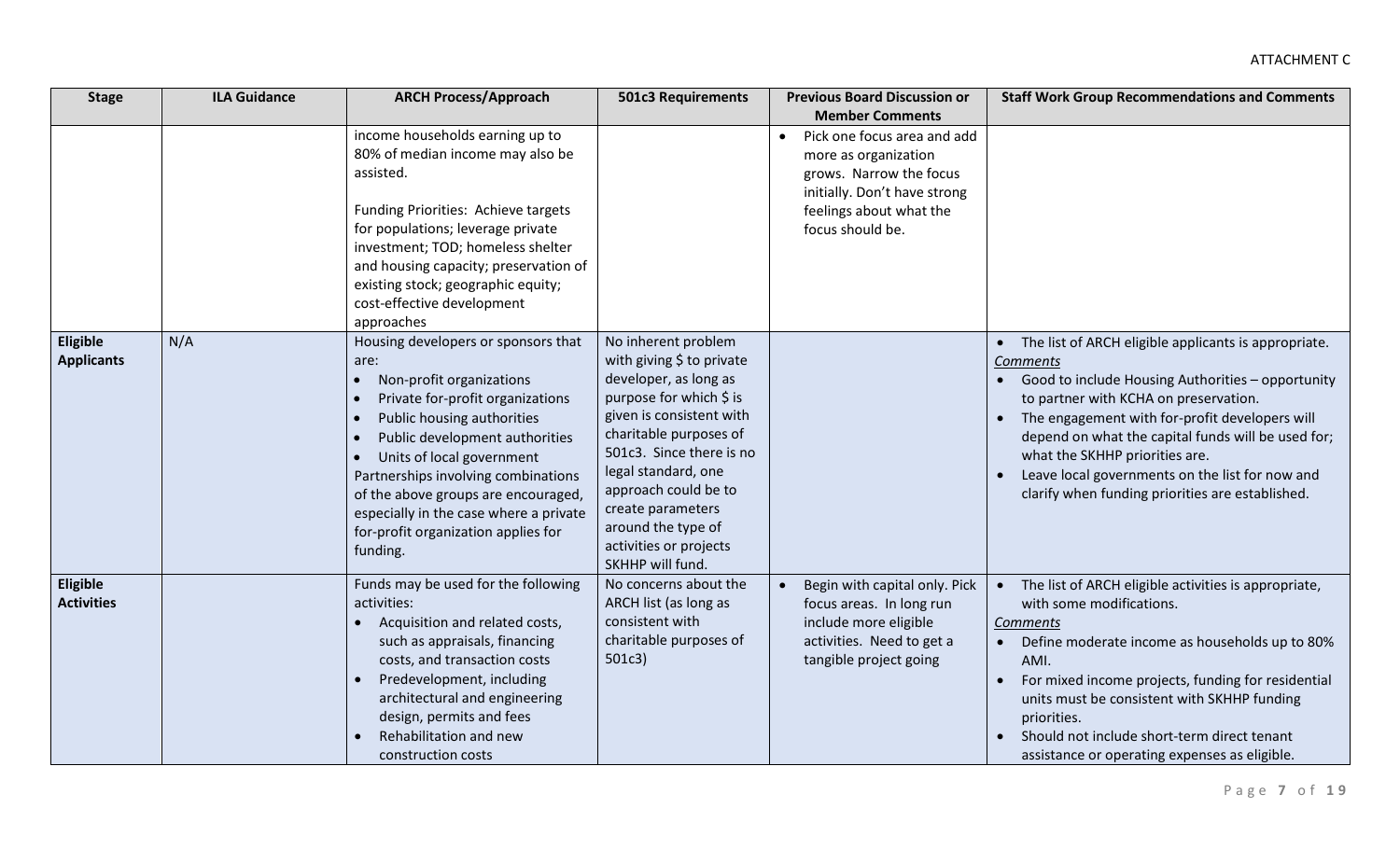| <b>Stage</b>                             | <b>ILA Guidance</b> | <b>ARCH Process/Approach</b>                                                                                                                                                                                                                                                                                                                                                                                                                                                                                                                                         | <b>501c3 Requirements</b>                                                                                                                                                                                                                                                                                                            | <b>Previous Board Discussion or</b>               | <b>Staff Work Group Recommendations and Comments</b>                                                                                                                                        |
|------------------------------------------|---------------------|----------------------------------------------------------------------------------------------------------------------------------------------------------------------------------------------------------------------------------------------------------------------------------------------------------------------------------------------------------------------------------------------------------------------------------------------------------------------------------------------------------------------------------------------------------------------|--------------------------------------------------------------------------------------------------------------------------------------------------------------------------------------------------------------------------------------------------------------------------------------------------------------------------------------|---------------------------------------------------|---------------------------------------------------------------------------------------------------------------------------------------------------------------------------------------------|
|                                          |                     | Site development<br>$\bullet$<br>Off-site development only when<br>necessary to assure utility service<br>to the project site<br>Short term direct tenant<br>assistance programs aimed at<br>homeless prevention, e.g., rent<br>"buy-downs" or loan programs<br>for payment of security deposits<br>and last-month rent deposits.<br>Mixed-income projects so long as<br>HTF dollars assist only low- and<br>moderate-income units<br>In limited cases, ARCH may award a<br>portion of their funds to support<br>early technical assistance to priority<br>projects. |                                                                                                                                                                                                                                                                                                                                      | <b>Member Comments</b>                            | SKHHP capital fund will not be large enough initially<br>to support operating expenses.                                                                                                     |
| <b>Non-Eligible</b><br><b>Activities</b> | N/A                 | Funds may not be used for:<br>The development of any non-<br>residential use. HTF funds may<br>be used in a mixed use<br>development only for that<br>portion of the development that<br>is specific to the residential use.<br>This restriction also applies to site<br>development and off-site<br>development costs.<br>The cost of any program<br>$\bullet$<br>operating expenses<br>The cost of any political or<br>$\bullet$<br>lobbying activities or materials.<br>Rehabilitation of single family<br>units in a manner that would                           | No concerns about the<br><b>ARCH list.</b><br>Could possibly support<br>operating expenses for<br>non-profits providing<br>services, but likely not<br>for for-profits. There is<br>more flexibility in<br>supporting non-profits.<br>Will need to make sure<br>language about lobbying<br>is consistent with legal<br>restrictions. | Keep it simple. Need to<br>learn from experience. | The list of ARCH non-eligible activities is<br>appropriate.<br><b>Comments</b><br>Clarify that restriction on site development and off-<br>site development refers to non-residential uses. |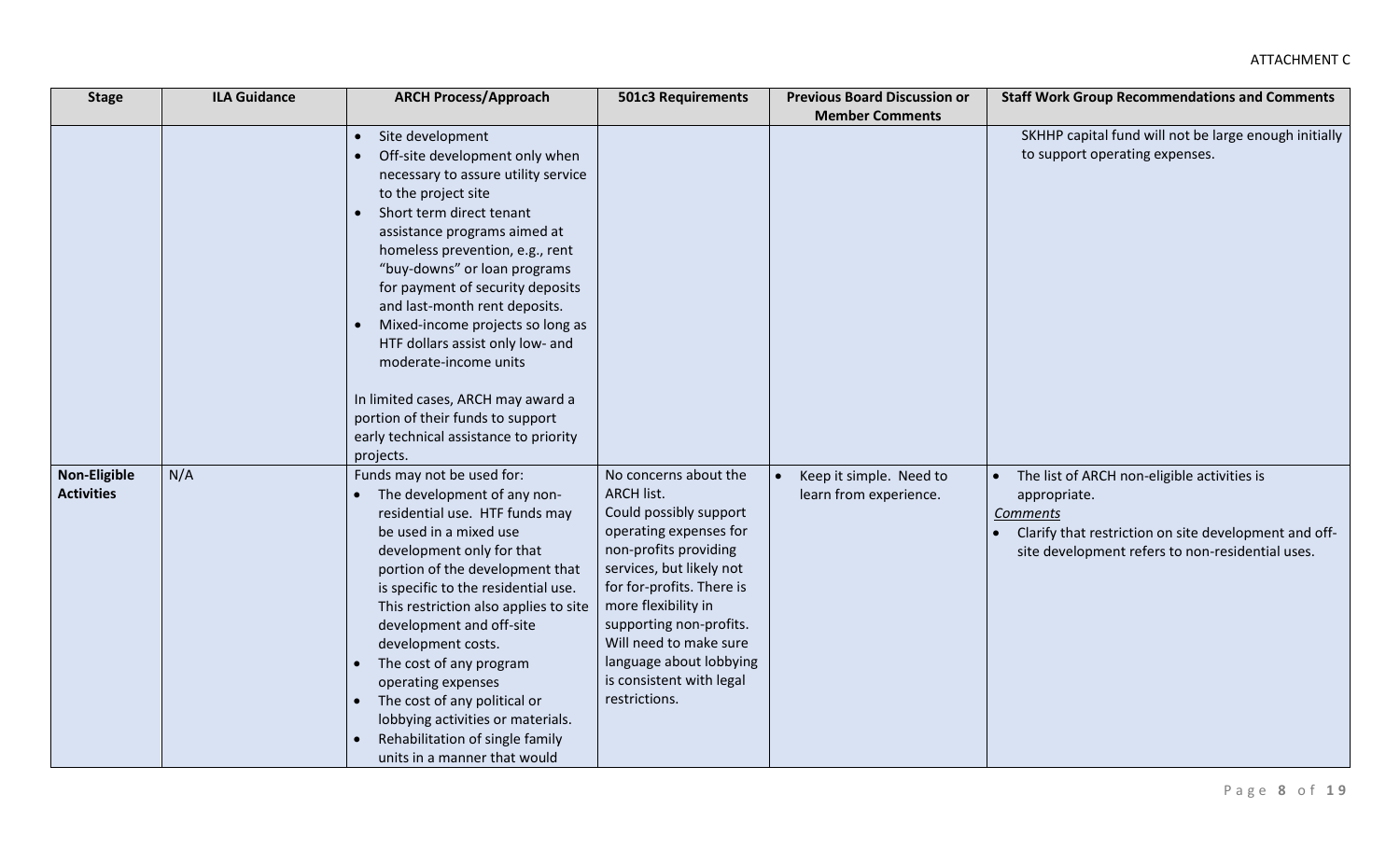| <b>Stage</b>       | <b>ILA Guidance</b> | <b>ARCH Process/Approach</b>                                              | <b>501c3 Requirements</b>   | <b>Previous Board Discussion or</b> | <b>Staff Work Group Recommendations and Comments</b>                                        |
|--------------------|---------------------|---------------------------------------------------------------------------|-----------------------------|-------------------------------------|---------------------------------------------------------------------------------------------|
|                    |                     |                                                                           |                             | <b>Member Comments</b>              |                                                                                             |
|                    |                     | duplicate a city's Home Repair                                            |                             |                                     |                                                                                             |
|                    |                     | Assistance and King County's<br><b>Home Repair Programs</b>               |                             |                                     |                                                                                             |
|                    |                     | Uses that are Public Capital                                              |                             |                                     |                                                                                             |
|                    |                     | Facilities such as correctional                                           |                             |                                     |                                                                                             |
|                    |                     | facilities or inpatient treatment                                         |                             |                                     |                                                                                             |
|                    |                     | facilities                                                                |                             |                                     |                                                                                             |
| <b>Types of</b>    |                     | Loans and grants. Housing Trust                                           | Both loans and grants       | Begin with grants and then          | Offer the opportunity for both loans and grants in                                          |
| <b>Funding</b>     |                     | Fund dollars will be made available as                                    | are potential uses; can     | work into loans                     | order to create robust flexibility.                                                         |
| <b>Awards</b>      |                     | either secured grants or loans.                                           | also buy/sell property.     |                                     | <b>Comments</b>                                                                             |
|                    |                     | Flexible terms offered to                                                 |                             |                                     | Loans are more common practice for developers                                               |
|                    |                     | accommodate a range of projects.                                          |                             |                                     | accessing tax credits.                                                                      |
|                    |                     | Applicants indicate in application                                        |                             |                                     | Utilize grants for smaller projects or projects with<br>$\bullet$                           |
|                    |                     | whether they are applying for a grant<br>or loan, and what loan terms are |                             |                                     | community service components.                                                               |
|                    |                     | proposed for the project.                                                 |                             |                                     |                                                                                             |
| <b>Application</b> |                     |                                                                           | Would like to have a        |                                     | SKHHP staff should participate in the Public                                                |
| <b>Content</b>     |                     |                                                                           | statement that funds will   |                                     | Funders Group. It will help coordinate decisions by                                         |
|                    |                     |                                                                           | not be used for lobbying    |                                     | the various public funders                                                                  |
|                    |                     |                                                                           | (check box)                 |                                     | SKHHP should use the existing Combined Funders<br>$\bullet$                                 |
|                    |                     |                                                                           |                             |                                     | Application (CFA).                                                                          |
|                    |                     |                                                                           |                             |                                     | Include letter of consistency from the jurisdiction                                         |
|                    |                     |                                                                           |                             |                                     | where the project will be located affirming the                                             |
|                    |                     |                                                                           |                             |                                     | project is consistent with the Consolidated Plan,                                           |
|                    |                     |                                                                           |                             |                                     | local comprehensive plan and its housing element,                                           |
|                    |                     |                                                                           |                             |                                     | and any local housing action plans.                                                         |
|                    |                     |                                                                           |                             |                                     | <b>Comments</b>                                                                             |
|                    |                     |                                                                           |                             |                                     | Leave open the possibility that SKHHP may add<br>supplemental questions if the CFA does not |
|                    |                     |                                                                           |                             |                                     | provide all information needed.                                                             |
| <b>Evaluation</b>  | N/A                 | General                                                                   | Create criteria that is the | Capital funds should be used        | See attached draft evaluation criteria.<br>$\bullet$                                        |
| <b>Criteria</b>    |                     | <b>Feasibility and Cost Effectiveness</b><br>1.                           | same for both the public    | where projects are                  | Do not use criteria for scoring purposes. Use it as a                                       |
|                    |                     | Relevance to Local Housing Need<br>2.                                     | and private funds. If       | proposed and ready, as              | guide for conversation about each application.                                              |
|                    |                     |                                                                           | there are disagreements     | opposed to being based on           | Comments                                                                                    |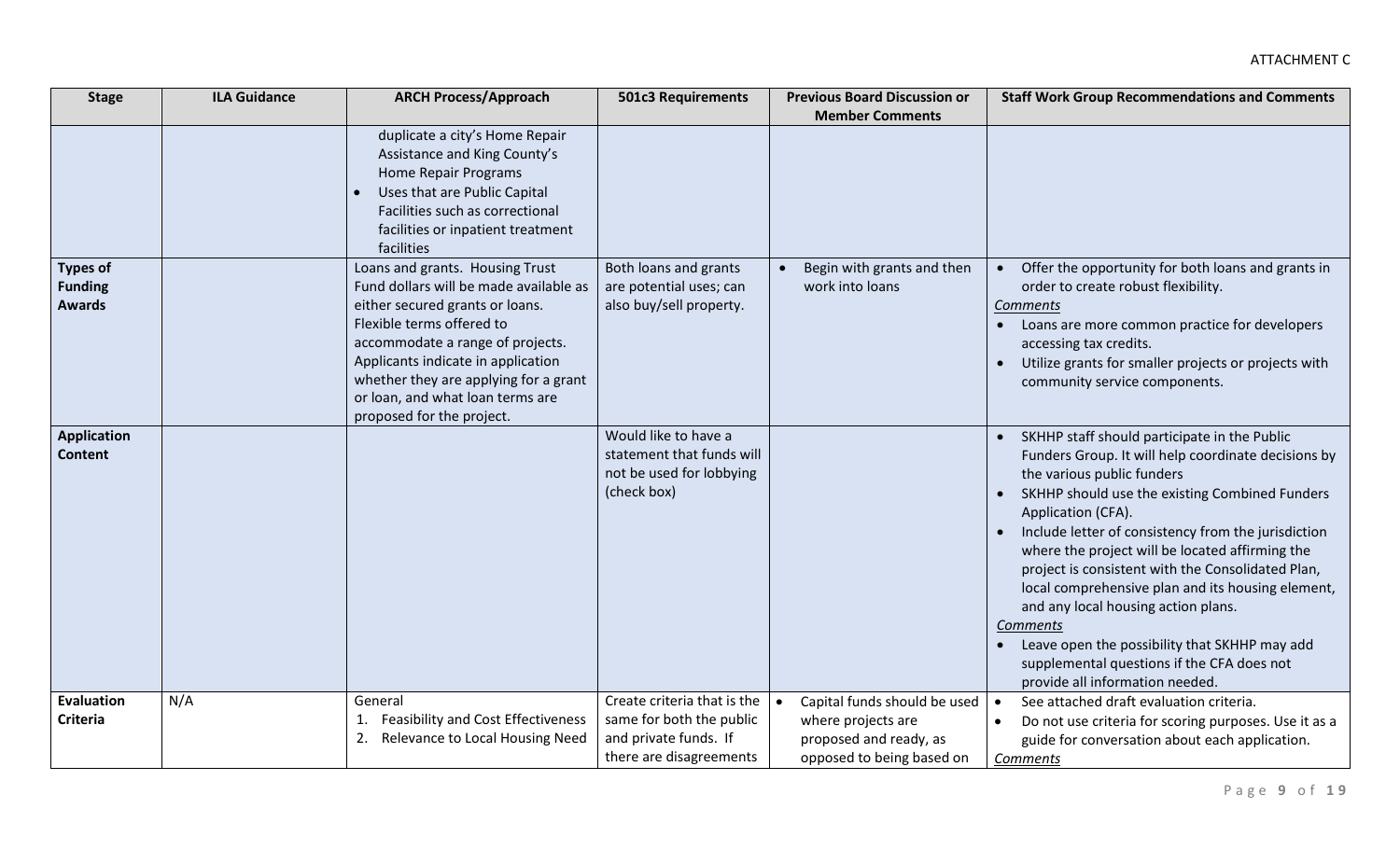| <b>Member Comments</b><br>3. Experience of Sponsor and<br>about funding decisions,<br>contributions to the capital<br>Need to be explicit about the need for SKHHP to<br>$\bullet$<br>Development Team, Adequacy of<br>it will be easier to<br>partner with other funders, developers,<br>fund.                                                                                                                                                                                                                                                                                                                                                                                                                                                                                                                                                                                                                                                                                                                                                                                                                                                                                                                                                                                                                                                                                                                                                                                                                                                                                                                                                                                                       |  |
|-------------------------------------------------------------------------------------------------------------------------------------------------------------------------------------------------------------------------------------------------------------------------------------------------------------------------------------------------------------------------------------------------------------------------------------------------------------------------------------------------------------------------------------------------------------------------------------------------------------------------------------------------------------------------------------------------------------------------------------------------------------------------------------------------------------------------------------------------------------------------------------------------------------------------------------------------------------------------------------------------------------------------------------------------------------------------------------------------------------------------------------------------------------------------------------------------------------------------------------------------------------------------------------------------------------------------------------------------------------------------------------------------------------------------------------------------------------------------------------------------------------------------------------------------------------------------------------------------------------------------------------------------------------------------------------------------------|--|
|                                                                                                                                                                                                                                                                                                                                                                                                                                                                                                                                                                                                                                                                                                                                                                                                                                                                                                                                                                                                                                                                                                                                                                                                                                                                                                                                                                                                                                                                                                                                                                                                                                                                                                       |  |
| Management Plan, Duration of<br>resolve if everyone uses<br>The SKHHP capital fund<br>jurisdictions.<br>$\bullet$<br>Affordability, Adequacy of<br>same criteria.<br>should be structured to<br>Need to make sure that SKHHP goals and values<br>$\bullet$<br>Support Services, Firmness of<br>No legal requirement;<br>support the "best value"<br>are reflected in the criteria.<br><b>Financial Commitments</b><br>the suggestion is for<br>projects for meeting priority<br>Need to build equity into criteria - perhaps as a<br>ease of administration.<br>affordable housing needs in<br>new stand alone criteria and as part of the other<br>Specific<br>South County, regardless of<br>criteria.<br>a. Development and Operating<br>location<br><b>Budgets</b><br>Initially focus on "best bang<br><b>Project Readiness</b><br>b.<br>for the buck," but over time<br>Development Team Track Record<br>c.<br>spread capital fund dollars<br>d.<br>Property and Asset Management<br>equitably across the region<br>Capacity<br>and work to ensure equity in<br><b>Displacement and Relocations</b><br>benefits as well (to ensure<br>e.<br>f.<br>Criteria for Out of Cycle<br>affordable housing is being<br>Proposals<br>distributed across the<br>region)<br>Periodically board and staff<br>should examine where<br>projects are not being<br>proposed and the reasons<br>for the lack of proposals<br>Decisions about where to<br>use capital fund dollars are<br>likely to be heavily<br>influenced by project<br>readiness and availability of<br>other housing funds, so<br>should remain flexible<br>Start with initial criteria and<br>add if necessary. Potential<br>displacement and |  |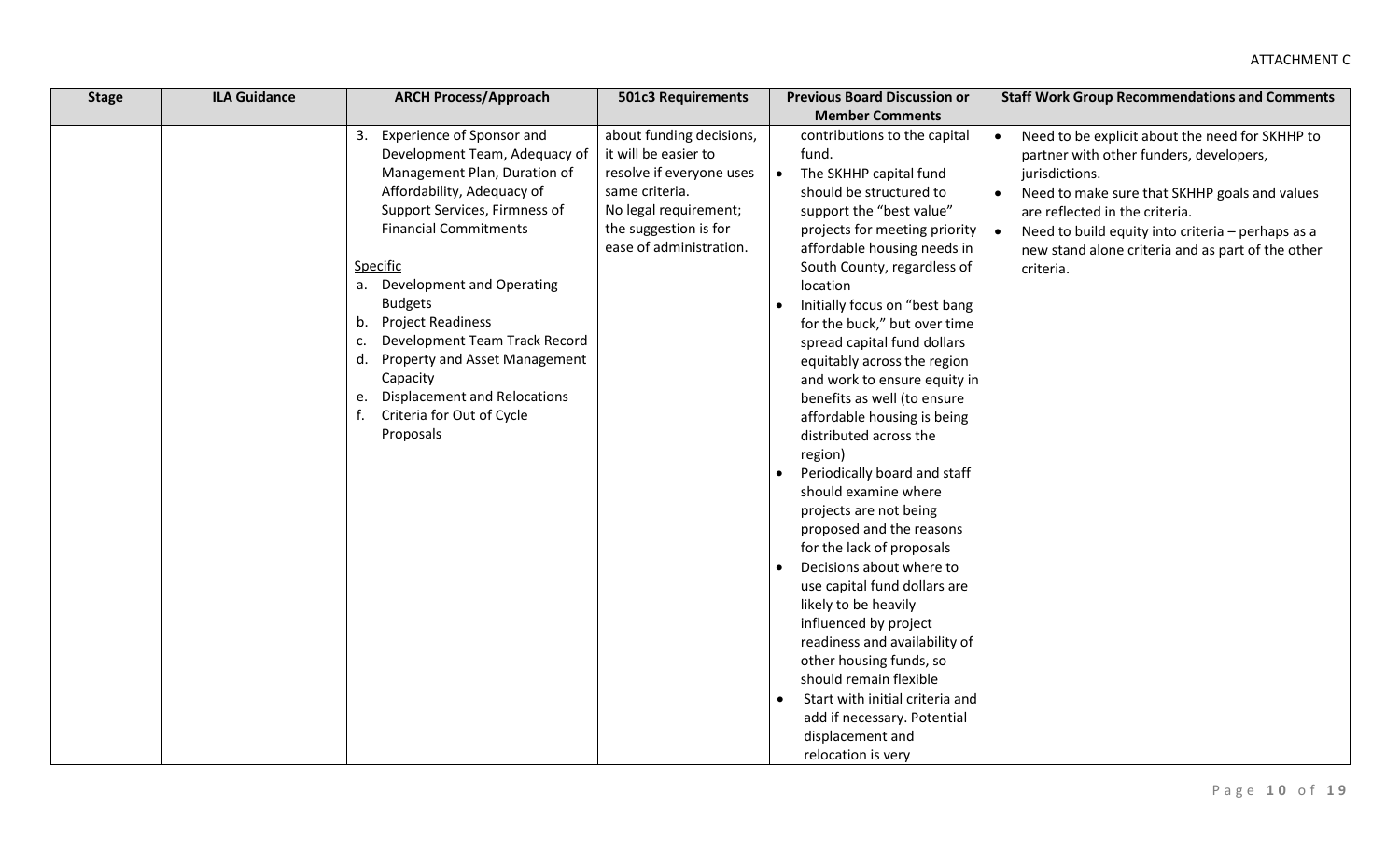| <b>Stage</b>    | <b>ILA Guidance</b>           | <b>ARCH Process/Approach</b> | <b>501c3 Requirements</b>  | <b>Previous Board Discussion or</b>             | <b>Staff Work Group Recommendations and Comments</b>            |
|-----------------|-------------------------------|------------------------------|----------------------------|-------------------------------------------------|-----------------------------------------------------------------|
|                 |                               |                              |                            | <b>Member Comments</b>                          |                                                                 |
|                 |                               |                              |                            | important. Want to avoid<br>displacement. Could |                                                                 |
|                 |                               |                              |                            | become a challenge with                         |                                                                 |
|                 |                               |                              |                            | TOD.                                            |                                                                 |
| <b>Decision</b> | 4.b. Executive Board          |                              | Funding decisions with     | We will want to understand                      | 501c3 board should review private funds<br>$\bullet$            |
| <b>Makers</b>   | provides recommendations      |                              | respect to philanthropic   | parameters that                                 | applications - only for compliance with                         |
|                 | to the Parties regarding      |                              | \$ will need to be         | philanthropists put on                          | mission/purpose and intent of funders.                          |
|                 | the allocation of public and  |                              | approved by both the       | funding.                                        | 501c3 board should make decisions about which<br>$\bullet$      |
|                 | private funding               |                              | Exec Board and 501c3       |                                                 | private funds/grants to pursue, in consultation with            |
|                 | 14.f.(i) Each Party choosing  |                              | funds. Will need to        |                                                 | the Executive Board.                                            |
|                 | to participate in funding a   |                              | confirm desired timing     |                                                 | Executive Board should be final decision maker for<br>$\bullet$ |
|                 | project or program            |                              | and coordination here      |                                                 | both private and public funds.                                  |
|                 | through the Housing           |                              | (for example, how much     |                                                 |                                                                 |
|                 | Capital Funds Account will    |                              | time should be built in    |                                                 |                                                                 |
|                 | by action of its legislative  |                              | for Exec Board review      |                                                 |                                                                 |
|                 | body authorize the            |                              | and approval, and when     |                                                 |                                                                 |
|                 | application of a specified    |                              | Advisory Board review      |                                                 |                                                                 |
|                 | amount of its Individual      |                              | and recommendation         |                                                 |                                                                 |
|                 | Account monies to such        |                              | process should be          |                                                 |                                                                 |
|                 | project or program, and       |                              | factored in).              |                                                 |                                                                 |
|                 | will authorize and direct     |                              |                            |                                                 |                                                                 |
|                 | the SKHHP Executive           |                              | There will be some         |                                                 |                                                                 |
|                 | Board, the SKHHP Program      |                              | overlap between the        |                                                 |                                                                 |
|                 | Manager, and the              |                              | two boards, but the        |                                                 |                                                                 |
|                 | Administering Agency to       |                              | 501c3 board will be        |                                                 |                                                                 |
|                 | take such actions as          |                              | different than Exec        |                                                 |                                                                 |
|                 | necessary to accomplish       |                              | board. After non-profit is |                                                 |                                                                 |
|                 | this.                         |                              | formed, there could be a   |                                                 |                                                                 |
|                 | The Executive Board will      |                              | separate agreement         |                                                 |                                                                 |
|                 | recommend to the              |                              | between 501c3 and          |                                                 |                                                                 |
|                 | individual legislative bodies |                              | Executive board to spell   |                                                 |                                                                 |
|                 | various terms to              |                              | out details. Keep the      |                                                 |                                                                 |
|                 | accompany their               |                              | incorporation              |                                                 |                                                                 |
|                 | authorizations, including     |                              | documents at a high        |                                                 |                                                                 |
|                 | amount allocated, project     |                              | level.                     |                                                 |                                                                 |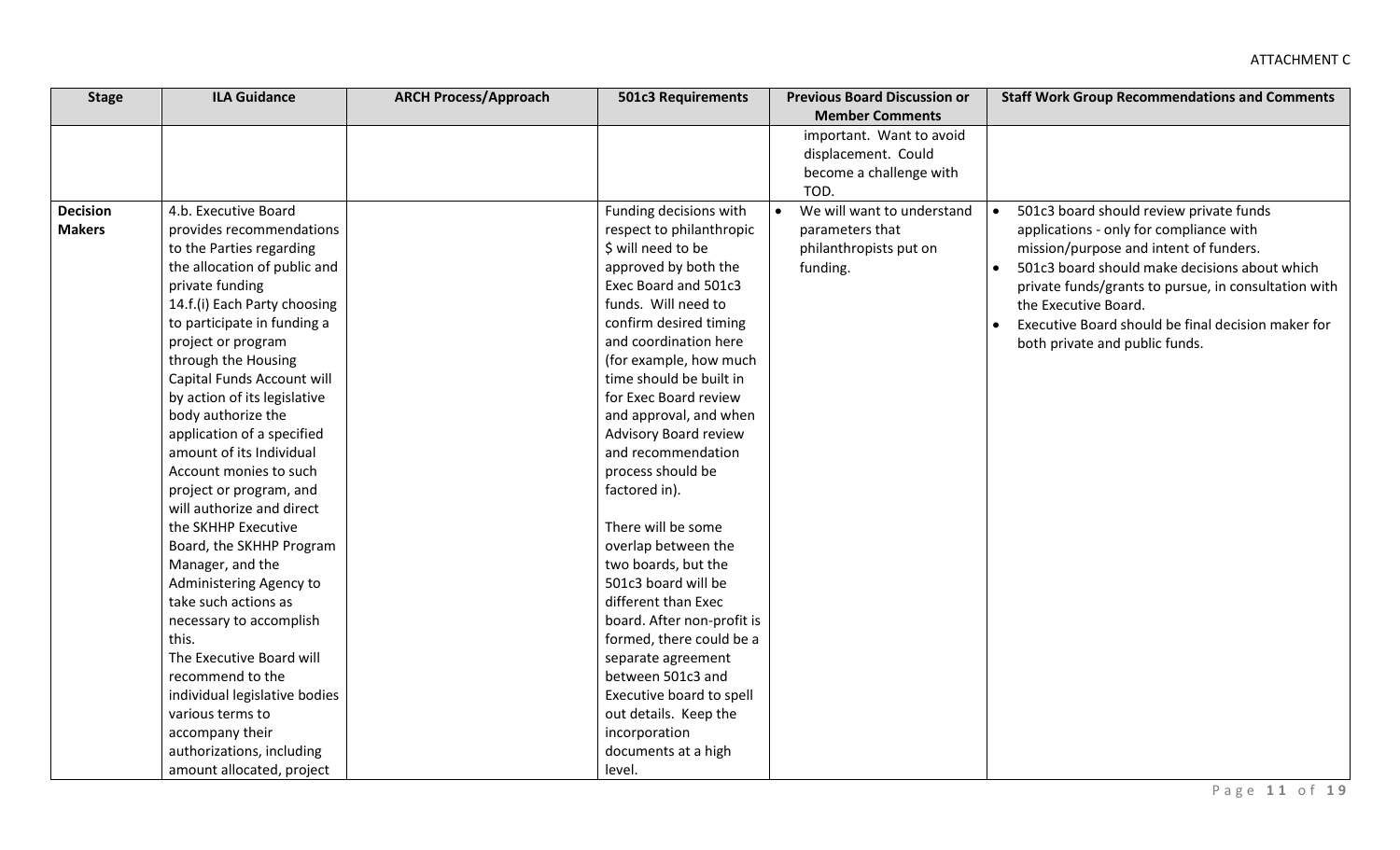| <b>Stage</b>     | <b>ILA Guidance</b>            | <b>ARCH Process/Approach</b>           | <b>501c3 Requirements</b> | <b>Previous Board Discussion or</b>  | <b>Staff Work Group Recommendations and Comments</b>              |
|------------------|--------------------------------|----------------------------------------|---------------------------|--------------------------------------|-------------------------------------------------------------------|
|                  |                                |                                        |                           | <b>Member Comments</b>               |                                                                   |
|                  | description, affordability     |                                        |                           |                                      |                                                                   |
|                  | requirements, type and         |                                        |                           |                                      |                                                                   |
|                  | term of funding                |                                        |                           |                                      |                                                                   |
|                  | commitment, and security       |                                        |                           |                                      |                                                                   |
|                  | interests.                     |                                        |                           |                                      |                                                                   |
| Role of the      | 8. Advisory Board will         | Advisory Board does not set priorities | Decisions about role of   | Should it be voluntary?<br>$\bullet$ | Recommend annual funding guidelines and                           |
| <b>Advisory</b>  | provide advice and             | or make decisions; they advise on      | the Advisory Board and    | Paid? Role? Role for                 | priorities to Executive Board                                     |
| <b>Board</b>     | recommendation to the          | recommendations, including funding     | relationship to work of   | Advisory Board in making             | Review applications and make recommendations<br>$\bullet$         |
|                  | <b>Executive Board on land</b> | conditions. AB discussed the           | the Exec Board/501c3      | recommendations about                | for both private and public funds.                                |
|                  | and/or money resource          | applications and prepares summary      | Board in the funding      | capital funding.                     |                                                                   |
|                  | allocation for affordable      | matrices that outline the public       | approval process should   |                                      |                                                                   |
|                  | housing projects, input on     | benefits of the projects, and other    | be considered in          |                                      |                                                                   |
|                  | policy needs related to        | basic information.                     | determining overall       |                                      |                                                                   |
|                  | housing stability, program     | The AB finalizes recommendations       | timing of funding         |                                      |                                                                   |
|                  | design and development,        | and associated funding conditions      | approval process.         |                                      |                                                                   |
|                  | recommendations for            | and presents recommendations to        |                           |                                      |                                                                   |
|                  | emergency shelter and          | the ARCH Exec Board, with help from    |                           |                                      |                                                                   |
|                  | other immediate                | staff to prepare presentation          |                           |                                      |                                                                   |
|                  | affordable housing needs       | materials.                             |                           |                                      |                                                                   |
| <b>Contract</b>  | 4.c. Exec Board directs        |                                        | If there are concerns     |                                      | Utilize the ARCH contract template as starting                    |
| <b>Documents</b> | Administering Agency to        |                                        | about the administrative  |                                      | point.                                                            |
|                  | enter into agreements with     |                                        | burden of SKHHP           |                                      | ILA requires project approval from any city that                  |
|                  | third parties for the use      |                                        | needing approval from     |                                      | contributed to that project.                                      |
|                  | and application of public      |                                        | all member Councils,      |                                      | To the extent SKHHP contracts with for-profits, will<br>$\bullet$ |
|                  | and private funds.             |                                        | could consider having     |                                      | need to make sure agreements are clear regarding                  |
|                  | 4.d.(v) SKHHP staff develop    |                                        | contracts be with 501c3   |                                      | terms, including: affordability requirements,                     |
|                  | standard regulatory            |                                        | instead (would not        |                                      | expected engagement with communities, etc.                        |
|                  | agreements acceptable to       |                                        | require member Council    |                                      | Comments                                                          |
|                  | private and public financial   |                                        | approval).                |                                      | Will do contracting with in-house staff, but will                 |
|                  | institutions to facilitate the |                                        |                           |                                      | need to contract out some portions of contract                    |
|                  | availability of funding for    |                                        |                           |                                      | review and analysis                                               |
|                  | private and public projects    |                                        |                           |                                      |                                                                   |
|                  | containing affordable          |                                        |                           |                                      |                                                                   |
|                  | housing.                       |                                        |                           |                                      |                                                                   |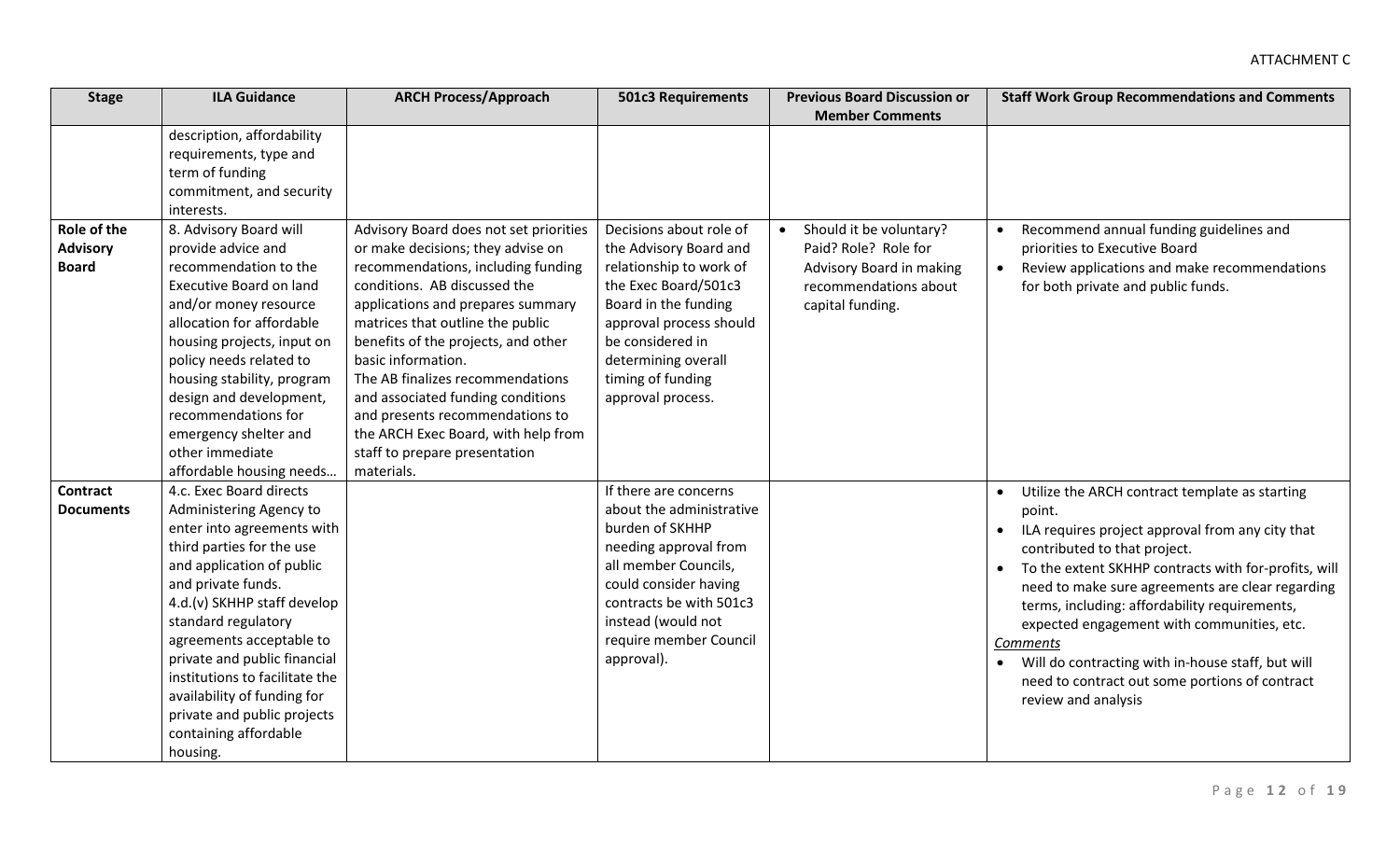| <b>Stage</b>        | <b>ILA Guidance</b>          | <b>ARCH Process/Approach</b>        | <b>501c3 Requirements</b> | <b>Previous Board Discussion or</b> | <b>Staff Work Group Recommendations and Comments</b>         |
|---------------------|------------------------------|-------------------------------------|---------------------------|-------------------------------------|--------------------------------------------------------------|
|                     |                              |                                     |                           | <b>Member Comments</b>              |                                                              |
|                     | 14.f. The Executive Board    |                                     |                           |                                     |                                                              |
|                     | will develop standard        |                                     |                           |                                     |                                                              |
|                     | forms of approvals and       |                                     |                           |                                     |                                                              |
|                     | agreements to be used in     |                                     |                           |                                     |                                                              |
|                     | the application of funds     |                                     |                           |                                     |                                                              |
|                     | contributed to the Housing   |                                     |                           |                                     |                                                              |
|                     | Capital Funds Account        |                                     |                           |                                     |                                                              |
|                     | (collectively referred to as |                                     |                           |                                     |                                                              |
|                     | "project financing           |                                     |                           |                                     |                                                              |
|                     | documents")                  |                                     |                           |                                     |                                                              |
| <b>Reporting</b>    | 4.c. At least annually,      |                                     |                           | Annual reports are fine.            | Annual reporting is adequate. Don't want reporting           |
| <b>Requirements</b> | report to the Parties on the |                                     |                           |                                     | cycle to be onerous for staff.                               |
|                     | geographic distribution of   |                                     |                           |                                     | Make reporting metrics consistent with County<br>$\bullet$   |
|                     | all housing capital funds    |                                     |                           |                                     | affordable housing dashboard.                                |
|                     | 14.c. The Administering      |                                     |                           |                                     | Initial list of metrics suggested:<br>$\bullet$              |
|                     | Agency will maintain         |                                     |                           |                                     | $\triangleright$ Location of funds used and list of projects |
|                     | records to separately track  |                                     |                           |                                     | funded                                                       |
|                     | the deposits, withdrawals    |                                     |                           |                                     | Type of housing (population served and income<br>≻           |
|                     | and interest earnings,       |                                     |                           |                                     | levels)                                                      |
|                     | within each Individual       |                                     |                           |                                     | Number of income restricted units created                    |
|                     | Account and each project     |                                     |                           |                                     | Amount of other funds leveraged                              |
|                     | Account, and provide         |                                     |                           |                                     | Number of applications received                              |
|                     | quarterly reports to all     |                                     |                           |                                     | Brief description of amount and type of work                 |
|                     | Parties as to the status of  |                                     |                           |                                     | needed to support projects                                   |
|                     | funds in each Individual     |                                     |                           |                                     |                                                              |
|                     | <b>Account and Project</b>   |                                     |                           |                                     |                                                              |
|                     | Account. These               |                                     |                           |                                     |                                                              |
|                     | responsibilities may be      |                                     |                           |                                     |                                                              |
|                     | delegated to the SKHHP       |                                     |                           |                                     |                                                              |
|                     | Program Manager              |                                     |                           |                                     |                                                              |
| Project             | 4.d.(viii) Develop and carry | Staff provide compliance monitoring | If Board would like the   |                                     | Will do monitoring and compliance with in-house<br>$\bullet$ |
| <b>Monitoring</b>   | out procedures for           | for all member cities for projects  | 501c3 involved in project |                                     | staff. Presumption is that most SKHHP funded                 |
| and                 | monitoring of affordable     | funded via the capital fund and     | monitoring and            |                                     | projects will also be County and/or state-funded             |
| Compliance          | units and to administer      | through local inclusionary zoning   | compliance, we'll need    |                                     |                                                              |
|                     | direct service housing       | projects and/or development         | to build that into bylaws |                                     |                                                              |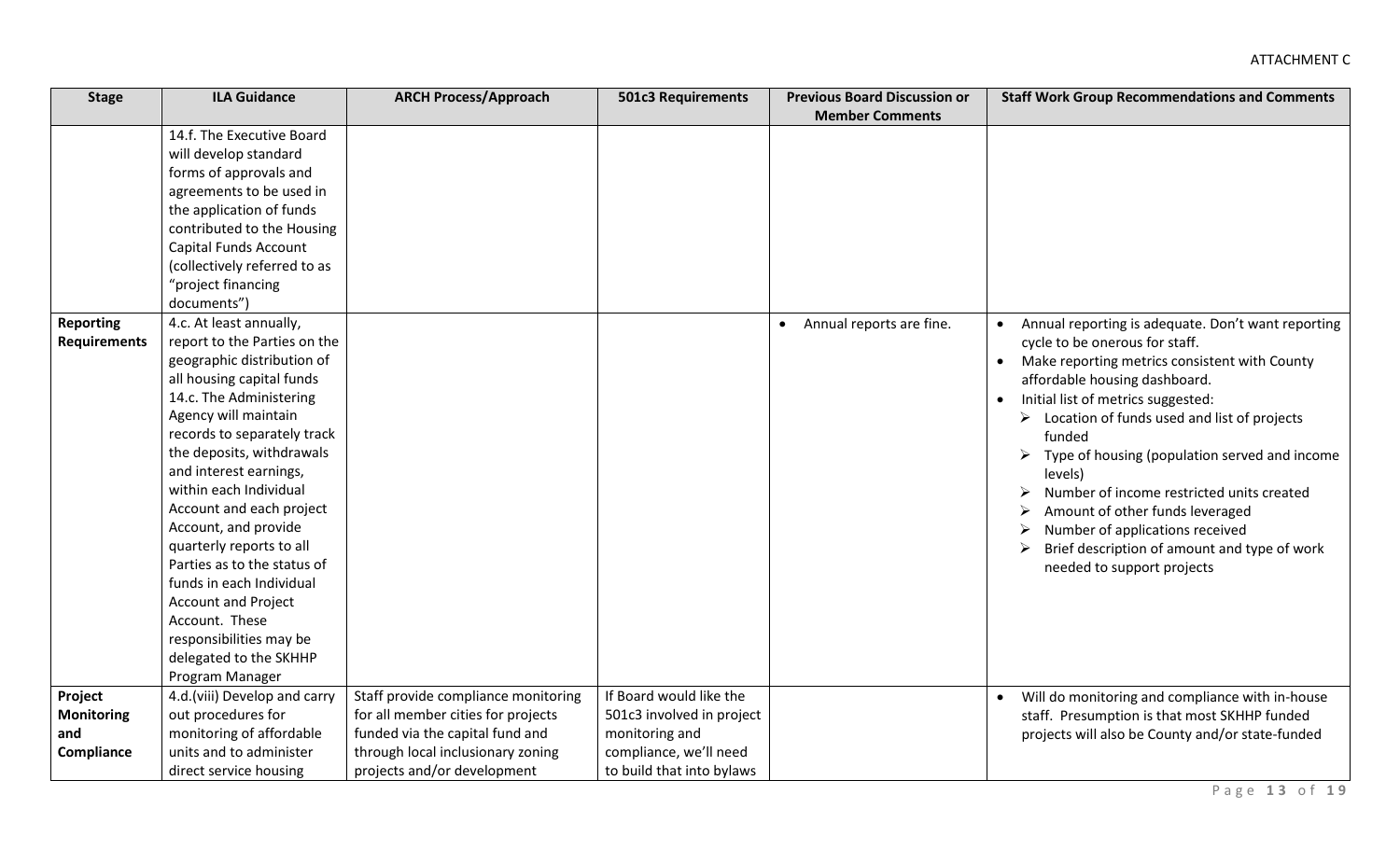| <b>Stage</b>                 | <b>ILA Guidance</b>                                                                                                                                                                                                                         | <b>ARCH Process/Approach</b>                                                                                                                                                                                                             | <b>501c3 Requirements</b>                                                                                                               | <b>Previous Board Discussion or</b>                                                                                                                                                                                                                                                 | <b>Staff Work Group Recommendations and Comments</b>                                                                                                                                                                                                                                                                                                                                                                                                                                                                                                                      |
|------------------------------|---------------------------------------------------------------------------------------------------------------------------------------------------------------------------------------------------------------------------------------------|------------------------------------------------------------------------------------------------------------------------------------------------------------------------------------------------------------------------------------------|-----------------------------------------------------------------------------------------------------------------------------------------|-------------------------------------------------------------------------------------------------------------------------------------------------------------------------------------------------------------------------------------------------------------------------------------|---------------------------------------------------------------------------------------------------------------------------------------------------------------------------------------------------------------------------------------------------------------------------------------------------------------------------------------------------------------------------------------------------------------------------------------------------------------------------------------------------------------------------------------------------------------------------|
|                              |                                                                                                                                                                                                                                             |                                                                                                                                                                                                                                          |                                                                                                                                         | <b>Member Comments</b>                                                                                                                                                                                                                                                              |                                                                                                                                                                                                                                                                                                                                                                                                                                                                                                                                                                           |
|                              | programs on behalf of any<br>Party. Such direct service<br>housing programs may<br>include but are not limited<br>to relocation assistance<br>programs, rent voucher<br>and/or deposit loan<br>programs.                                    | agreements. Compliance is required<br>on both rental and home ownership<br>units.                                                                                                                                                        | and/or separate<br>agreement with SKHHP.                                                                                                |                                                                                                                                                                                                                                                                                     | and will be monitored for income and affordability<br>requirements.<br>Will need to monitor the resources needed to do<br>this work over time.<br><b>Comments</b><br>In initial years ARCH did this work in-house. In<br>later years as portfolio grew larger, they had to<br>increase staff capacity to monitor compliance.<br>Outstanding question whether SKHHP member<br>cities want SKHHP staff to monitor compliance of<br>projects/units created by local zoning incentives<br>and/or requirements. Should study the need for<br>that activity and staff capacity. |
| Sources of<br><b>Funding</b> | (14) Contributions from<br>parties or (4.d.(xi)) public<br>and private fundraising<br>efforts of public and<br>private entities (including<br>non-profit corporations) to<br>raise funds to carry out the<br>purposes of this<br>Agreement. | Member contributions of cash and<br>land. Projects rely heavily on other<br>funds. For every \$1 in local<br>contributions to HTF \$10 has been<br>contributed to ARCH projects. Have<br>not historically raised philanthropic<br>funds. | As noted above, will<br>need to confirm whether<br>501c3 will be handling<br>private funds only or<br>both public and private<br>funds. | There is some interest in<br>$\bullet$<br>having every city contribute<br>to the capital fund over<br>time (either funding or<br>land) although there is<br>recognition that this may be<br>challenging for some<br>smaller communities (and<br>it's important to be<br>inclusive). | Amount of SKHHP funds will not be sufficient to<br>fully fund projects. SKHHP funds will likely be part<br>of a package of public and/or private funds.<br>Contributions of both land and money should be<br>considered contributions to the capital fund.<br>Next phase of consultant work will be to reach out<br>to potential philanthropic funders to explore level<br>of interest.                                                                                                                                                                                   |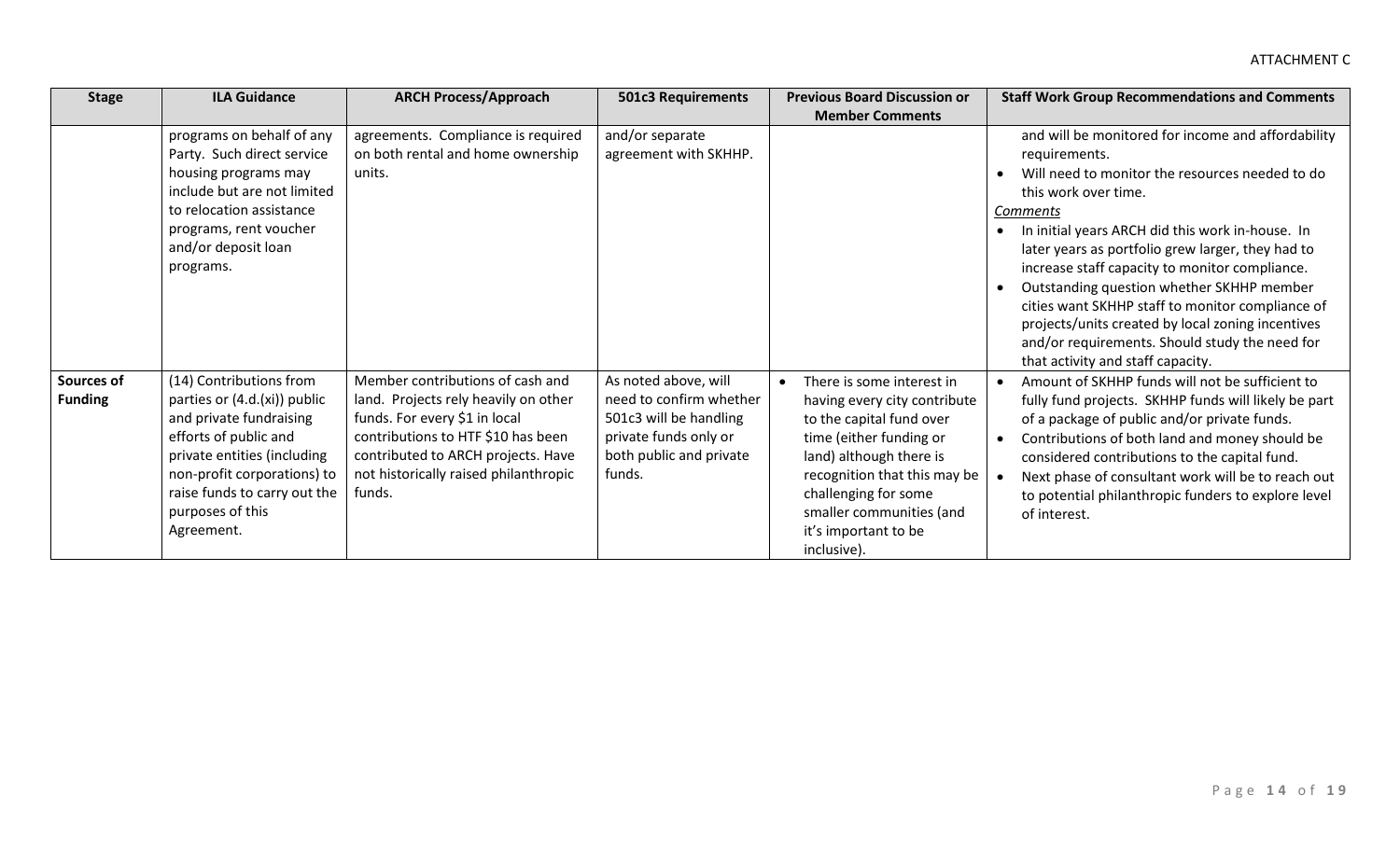### **SKHHP CAPITAL FUND EVALUATION CRITERIA**

### General

Evaluation of applications will focus on the following key areas:

(1) **Feasibility and cost effectiveness** (i.e., Trust Fund award per unit/SF, total development cost per unit/SF, reasonableness of budgets and proforma, adequacy of resources and ongoing sustainability, and site control).

(2) **Relevance of the project to local housing needs**, including the extent to which the project is consistent with the local plans (e.g., Consolidated Plan, Housing Element, or area plans), and the extent to which housing need will be met and help to achieve SKHHP's stated priorities.

(3) **Suitability of the project sponsor and development team**, including any track record and/or structures for success, adequacy of management plans, duration of affordability, ongoing sustainability, adequacy of support services, and firmness of financial commitments or likelihood of receiving those commitments.

(4) **Advancing the goals of equity,** including the extent that projects are community-driven and/or reduce or undo disproportionate harm to communities most impacted by historic injustice and displacement, including extremely low-income households with incomes at or below 30 percent of area median income and Black, Indigenous, and People of Color (BIPOC) communities

### Specific

The following specific information areas will be evaluated for data to support the key focus areas described above.

#### A. Development and Operating Budgets

Projects will be evaluated for cost effectiveness on a per unit and per square foot basis. Higher up-front development costs may be justified to create long-term operational efficiencies (e.g., through use of high-efficiency building systems), provided that those increased costs have a relatively short payback period. SKHHP may use third party reviewers to evaluate estimated construction costs. Development and operating budget forms should provide detailed explanation to support estimated expenses. If support services are identified as an integral part of the project, a detailed services budget must also be submitted. Proposed financing will be evaluated for feasibility based on expressed interest from lenders and investors, and applicant (or applicant team, including more-experienced consultants and partners) should have experience in obtaining financing, and other competitive criteria (e.g., estimated tax credit score if LIHTC equity is proposed).

#### B. Project Readiness

Projects will be evaluated for their readiness to proceed. Applicants should demonstrate full site control, and have initiated the intake process with the local permitting authority. Applicants should have a "letter of consistency" from the jurisdiction where the project will be located affirming the project is consistent with the Consolidated Plan, local comprehensive plan and its housing element, and any local housing action plans. Projects that propose significant fundraising should demonstrate steps taken to prepare for and implement a capital campaign plan. Projects that will rely on public funding to cover the costs of ongoing operations or services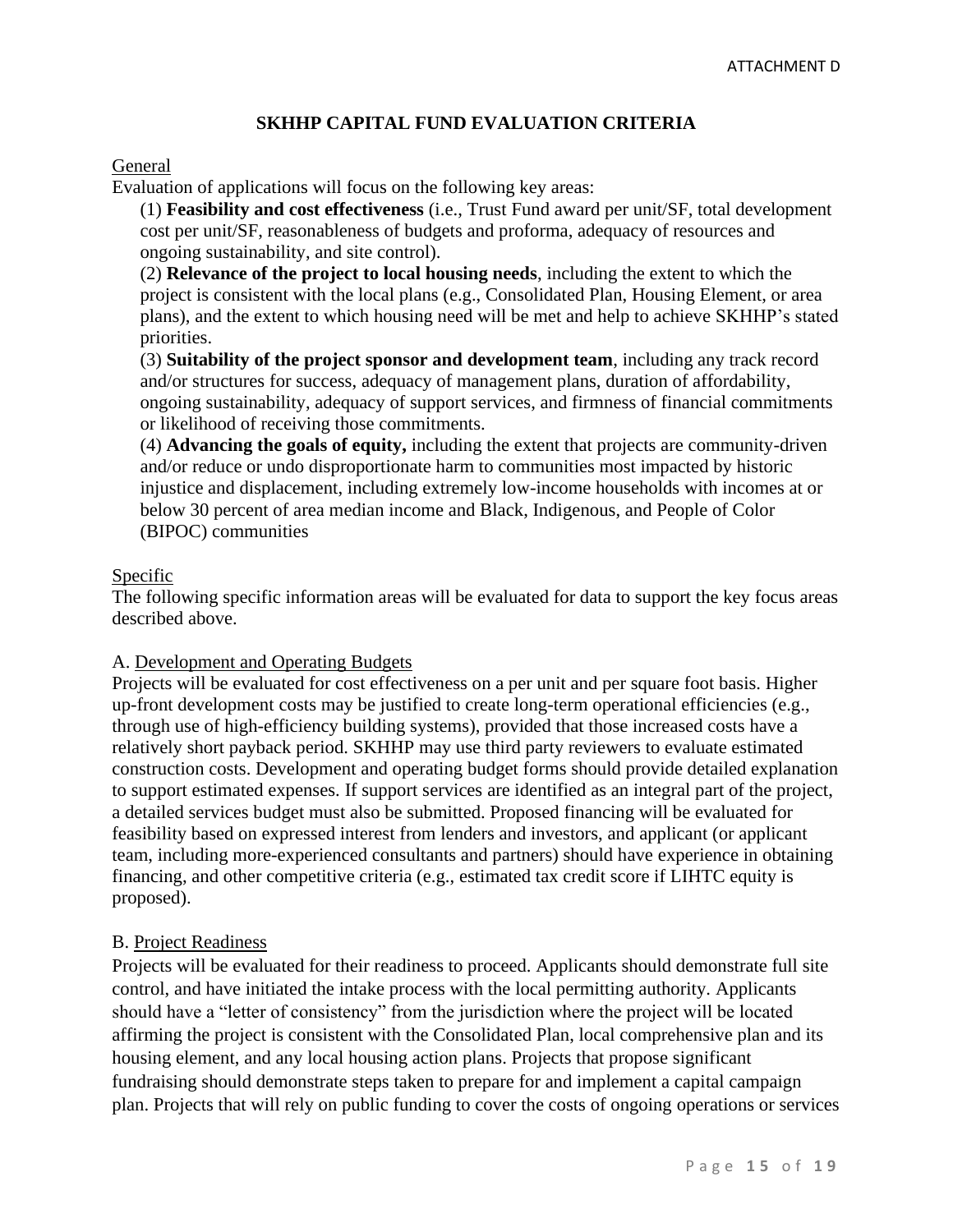should identify and describe the availability of such funding, and report on the project's competitiveness for such funds based on discussions with likely funders.

### C. Development Team Track Record

Project review will take into consideration how well experienced development teams have performed on previously funded projects and, in the interest in increasing the diversity of housing and community developers, how less experienced developers (or partners/consultants on their team) demonstrate an understanding of the steps and structures needed for success. When there is an applicable track record (for the applicant or partner/consultants), the application should identify lessons learned from those projects and describe how performance/actions have been modified as a result.

### D. Property and Asset Management Capacity

The proposed property and asset management entities will be evaluated on their experience, performance, or developing capacity in managing comparable developments. Successful asset managers will have a detailed understanding of the physical and financial condition of their properties, regularly updated capital needs assessments, and thoughtful policies for balancing the objective of maintaining affordable rents and planning for healthy reserves and operating income to cover current and future expenses. If a project is in its preliminary stages, a boiler plate management plan may be submitted with the application. A final management plan will be required prior to contracting.

A successful management plan will include the following information:

- (i) Occupancy: Information in the occupancy management plan must include lease information (length, tenant eligibility and selection standards, standards for termination of lease, eviction, lease renewal) and marketing strategies including local outreach.
- (ii) Facility: The facility management plan should include provisions for both routine and long-term building maintenance.
- (iii) Supportive Services: If applicable, the applicant must describe how any supportive services identified as an integral part of the project will be provided, either directly or through linkages with an existing network of service agencies and describe how those services will be in accordance with best practices for the intended population.

### E. Displacement and Relocation

Any activity which would result in the displacement of existing residents, especially low- and/or moderate-income residents and/or BIPOC residents is discouraged. If displacement may occur, the applicant must submit, as part of the application for capital funds, a plan for providing relocation assistance to the displaced residents. If relocation may occur, the applicant is strongly encouraged to contact the King County Housing Finance Program's Relocation Officer at (206) 263-9105 immediately to discuss project details and determine the relocation plan and process appropriate for your project and funding needs. Relocation costs should be included in the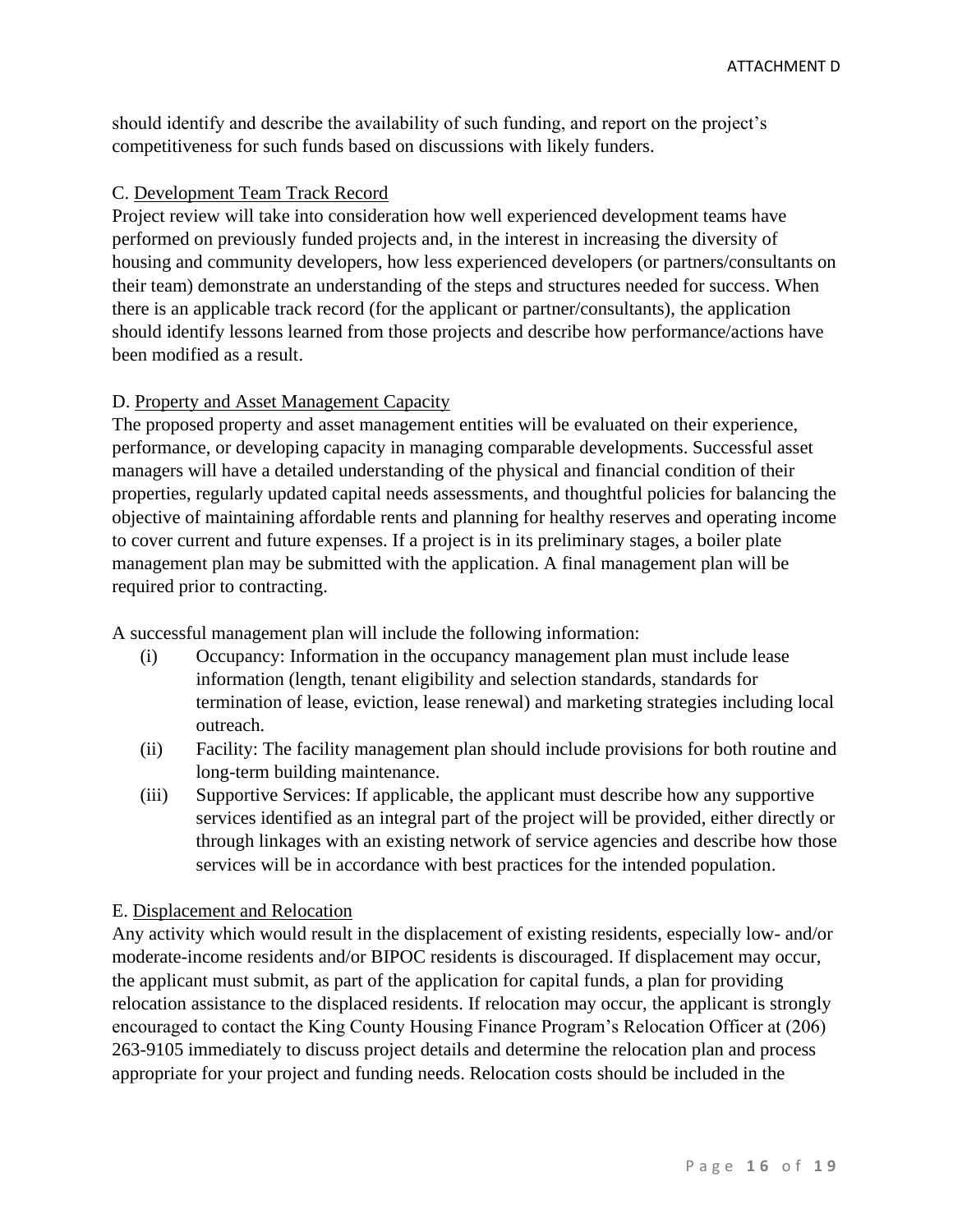project budget. Projects funded with federal dollars (e.g., CDBG funds) must meet all applicable federal relocation requirements.

### F. Supporting Equity

The proposed project will be evaluated based on whether the development will advance the goals of equity, including preserving existing communities at risk of displacement (including manufactured housing communities); increasing opportunities for extremely low-income households (households with incomes at or below 30 percent of area median income); creating meaningful project partnerships (including with BIPOC-lead organizations) that give voice and ownership to residents and communities of color; affirmatively marketing new housing opportunities to communities less likely to access opportunities in South King County; providing affordable housing as a public investment – and potential catalyst – in areas that have traditionally received less services and/or public investments; and addressing historic inequities in access to homeownership.

### G. Nature of location

As part of the decision process, reviewers will want to understand how the proposed development fits into the neighborhood and would help further any number of public policy goals. Examples of furthering public policy goals could include:

- Locating in a "high opportunity" location, with proximity to or easy access to jobs, grocery stores, pharmacies, schools/childcare, transportation, and community or cultural centers;
- Providing affordable housing in areas at high-risk of displacement or experiencing a loss of naturally occurring affordable housing; and
- Investing public dollars in areas traditionally/historically underserved or as a catalyst for further investments and development.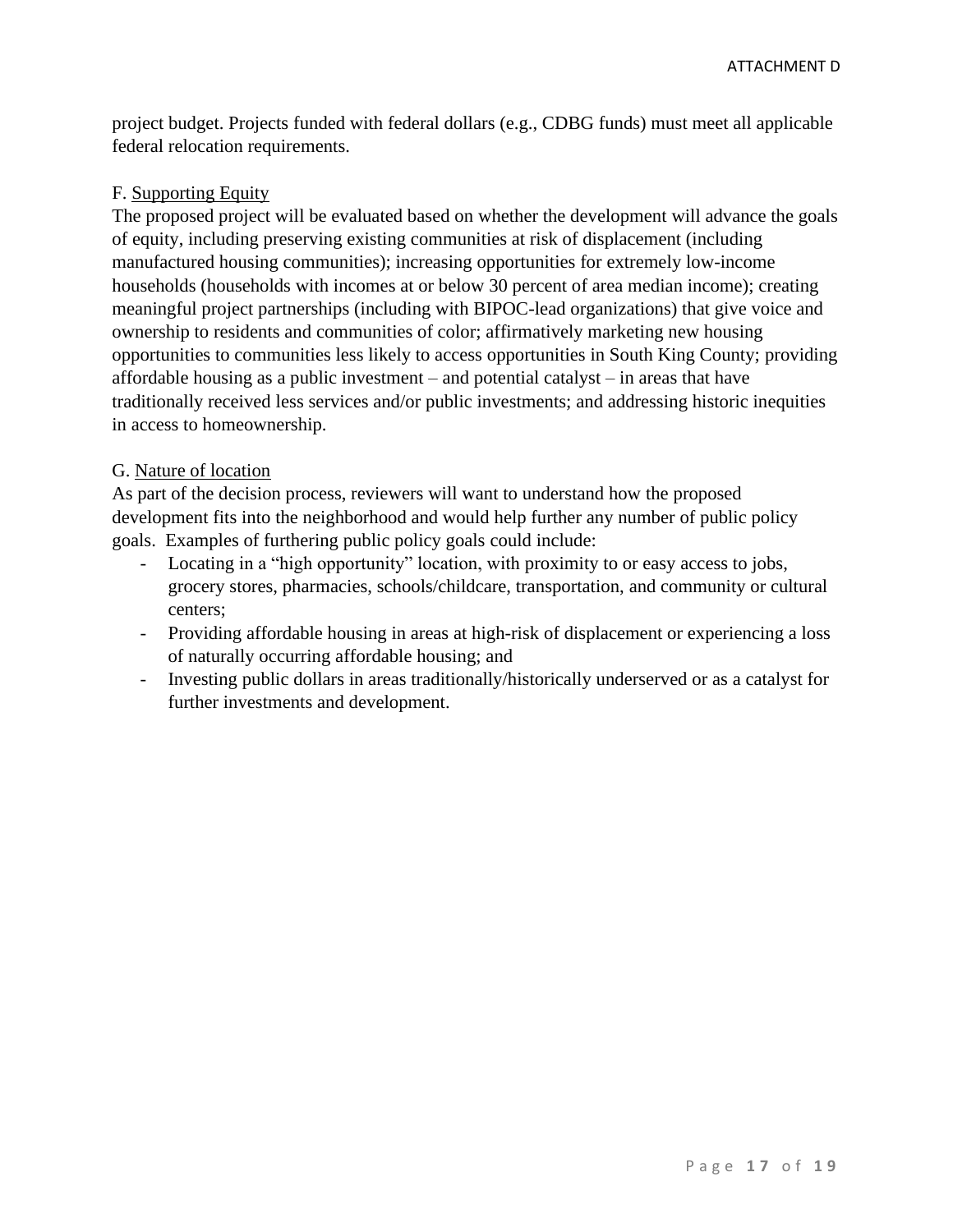

# **2021 Second Quarter Progress Report**

# WHO WE ARE

Partnership formed by an interlocal agreement between 10 jurisdictions in South King County supporting collaboration and sharing of resources to effectively address housing and homelessness in the region.

# PURPOSE

Increase the available options for South King County residents to access affordable housing and to preserve the existing housing stock.

# CONTACT

**Website:** [http://skhhp.org](http://skhhp.org/)

**Phone:** (253) 329-7394

**Email:**  [info@skhhp.org](mailto:info@skhhp.org) The following is a SKHHP progress report for the second quarter of 2021. This quarter included eight SKHHP partner cities adopting the Interlocal Agreement to pool Substitute House Bill 1406 sales tax credit revenue funds, recruitment and outreach for inaugural SKHHP Advisory Board, development of the 2022 work plan and budget, process and planning for SKHHP's Housing Capital Fund, and development of the SKHHP Foundation 501(c)(3) bylaws and articles of incorporation.

### **GOVERNANCE AND ADMINISTRATION**

- Advisory Board outreach and recruitment
- Development of 2022 Work Plan and Budget
- Development of SKHHP Foundation 501(c)(3) bylaws and articles of incorporation

### **POLICY AND PLANNING**

- Eight SKHHP partner cities adopt interlocal agreement to pool Substitute House Bill 1406 sales tax credit revenue funds
- Support for South King County City Housing Action Plans
- SKHHP Housing Capital Funding process and planning

### **OUTREACH AND EDUCATION**

#### *Represent SKHHP at local and regional meetings and forums*

- Housing Interjurisdictional Team (HIJT) for Affordable Housing Committee (AHC)
- King County public funders group
- Sound Cities Association (SCA) Caucus to the AHC
- SKC Forum on Homelessness
- SKC Homelessness Advisory Committee (HAC)
- SKC Human Service Planners group

#### *SKHHP Executive Board educational topics*

- Eastside Legal Assistance Program and Housing Justice Project tenant protections and eviction prevention
- Washington State Legislative Session review

### *Strengthen regional stakeholders' understanding of housing needs in SKC*

- Participation in HDC's Affordable Housing Week in the following webinars:
	- o Get to know your regional affordable housing partners with ARCH, HDC, KCHA, SCA, and SKHHP
	- o Housing is Healthcare: Solving Homelessness with Permanent Supportive Housing
- Permanent Supportive Housing education webinar with HDC, Catholic Charities Services, and The Corporation for Supportive Housing
- Annual update and progress report to non-SKHHP south King County cities